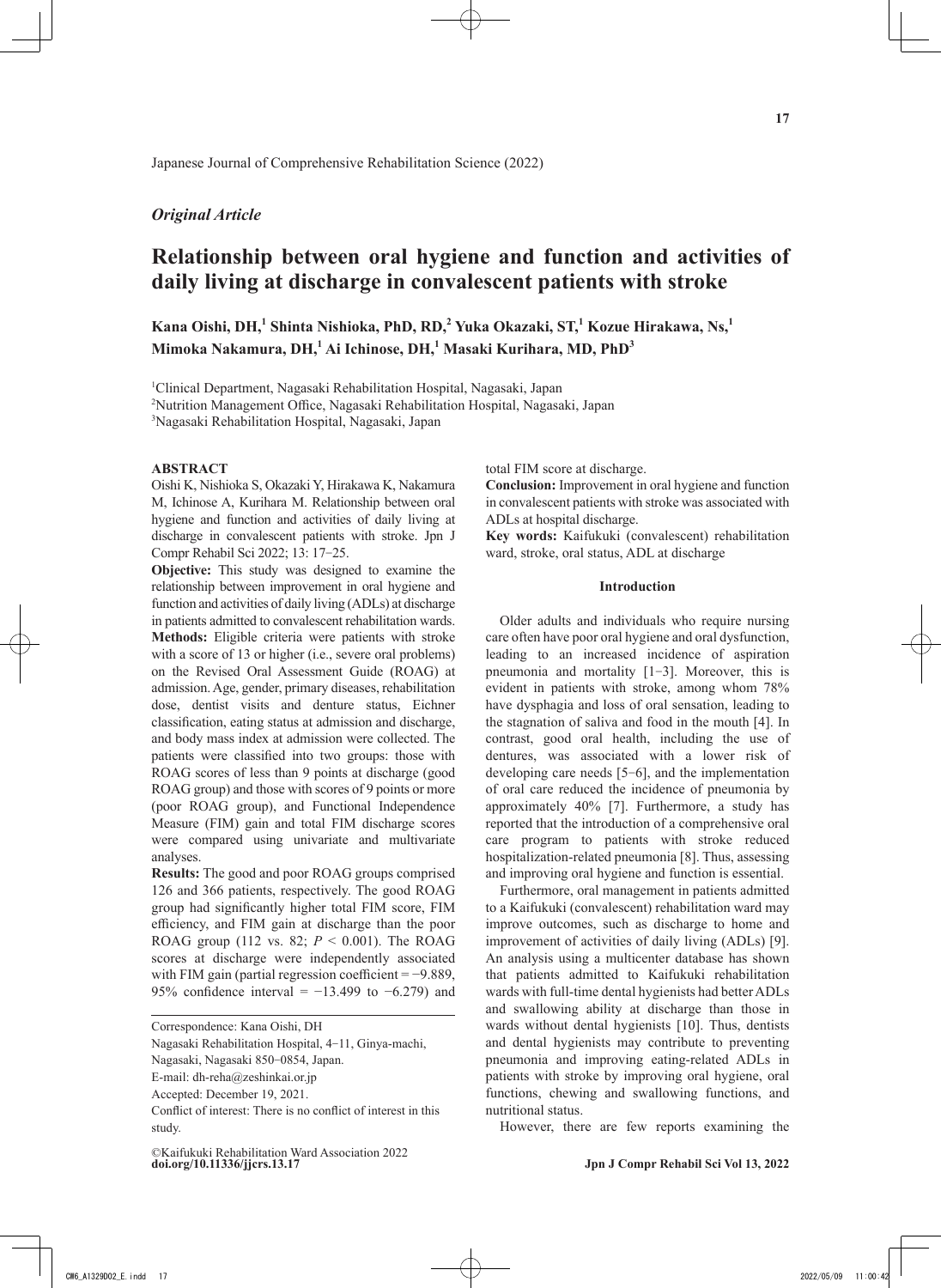association between improvement in oral status and ADL recovery in individuals requiring nursing care and convalescent patients with stroke. As mentioned earlier, some studies have verified the effectiveness of oral care in preventing pneumonia in patients with stroke [4] and the roles of dental hygienists in improving ADLs [10]; however, the question as to whether the improvement of oral hygiene and function by the intervention of dental hygienists and others contributes to improving ADLs has not yet been answered.

Therefore, this study was designed to clarify the relationship between oral hygiene and function and the improvement of ADLs in patients with stroke admitted to Kaifukuki rehabilitation wards.

#### **Methods**

A cross-sectional study was conducted to examine the relationship between the degree of improvement in oral hygiene and function as assessed using the Revised Oral Assessment Guide (ROAG) (Table 1) and the Functional Independence Measure (FIM) and activities of living at hospital discharge in patients with stroke. The primary outcome was FIM gain, and the secondary outcome was the total FIM score at discharge.

# **1. Target**

Of the 1,018 patients newly admitted and discharged to Hospital A for post-stroke rehabilitation between January 1, 2018 and December 31, 2020, 641 (63.0%)

|                       |                                                                                                              | State and score                                 |                                                                                           |                                                                                                                  |  |
|-----------------------|--------------------------------------------------------------------------------------------------------------|-------------------------------------------------|-------------------------------------------------------------------------------------------|------------------------------------------------------------------------------------------------------------------|--|
| Item                  | Method                                                                                                       | $\mathbf{1}$                                    | $\overline{2}$                                                                            | 3                                                                                                                |  |
| Voice                 | Conversation with<br>patient                                                                                 | Normal                                          | Low or faint                                                                              | Difficulty talking or<br>painful                                                                                 |  |
| Swallowing            | Encouragement and<br>observation of<br>swallowing                                                            | Normal swallowing                               | Painful or difficulty<br>on swallowing                                                    | Unable to swallow                                                                                                |  |
| Lips                  | Observation and<br>palpation of tissue                                                                       | Smooth and pink                                 | Dry or fissure and/or<br>angular inflammation<br>of the mouth                             | Ulcerated or bleeding                                                                                            |  |
| Teeth and<br>dentures | Observation of the<br>condition of the teeth<br>and the fit of the<br>denture using a<br>penlight and mirror | Clean and free of<br>food residue               | (1) Partial plaque and<br>food residue<br>(2) Caries and<br>denture damage                | Overall plaque and<br>food residue                                                                               |  |
| Mucous<br>membrane    | Observation of the<br>condition of the<br>mucous membrane<br>using a penlight and<br>mirror                  | Pink and moist                                  | Dry and/or change in<br>color to red, purple,<br>or white                                 | Pronounced reddening<br>of the skin or thick<br>tongue moss, blisters,<br>and ulcers with or<br>without bleeding |  |
| Gum                   | Visual and finger<br>palpation using a<br>penlight and mirror                                                | Pink and firm                                   | Edematous and/or<br>redness                                                               | Bleeds easily with<br>finger pressure                                                                            |  |
| Tongue                | Visual examination<br>using a penlight and<br>mirror                                                         | Pink and moist with<br>papillae                 | Dryness, loss of<br>papillae, or change to<br>red or white                                | Very thick tongue<br>blisters and ulcers                                                                         |  |
| Saliva                | Visual examination<br>using a penlight and<br>mirror                                                         | No friction between<br>the mirror and<br>mucosa | Slightly increased<br>friction, but the<br>mirror does not tend<br>to stick to the mucosa | Significantly<br>increased friction and<br>the mirror sticks to the<br>mucosa or sticks<br>together              |  |

Table 1. Revised oral assessment guide (ROAG) [12-14].

From the total ROAG score, 8 points is classified as no problem, 9–12 points as mild to moderate problem, and 13–24 points as severe problem.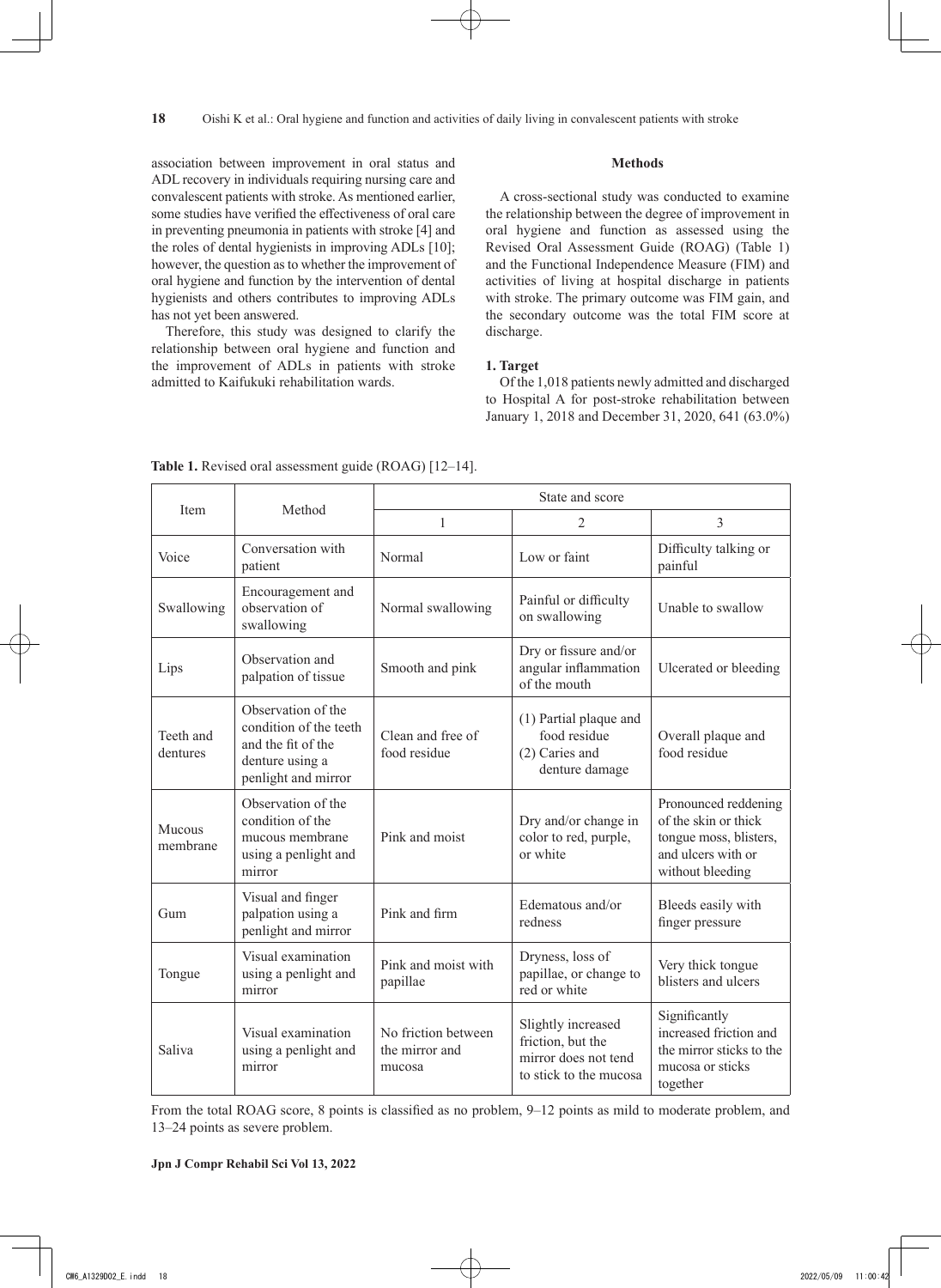were assessed as having a total ROAG score of 13 or higher (severe problem) on admission. Among them, 140 who were discharged to an acute care hospital, three who died, two who were transferred to other Kaifukuki rehabilitation wards, and three who were ineligible for the study because their hospital stay exceeded 180 days were excluded; thus, 492 patients were included in this study.

#### **2. Data collection**

Age, gender, primary disease, length of stay, discharge destination, rehabilitation dose, dentist visits, dentures, Eichner's classification, level of eating status at admission and discharge (Food Intake Level Scale (FILS)) (Table 2) [11], and body mass index (BMI) at admission were investigated.

## **3. Assessment of oral health**

Three dental hygienists dedicated to the ward with 3‒15 years of experience assessed the ROAG scores on admission and at discharge. Of them, a dental hygienist with 15 years of experience and proficiency in ROAG instructed the other two dental hygienists in ROAG, and a pretest was conducted for 1 month to ensure that there were no discrepancies between the dentists. The ROAG is a simple and objective tool for assessing oral hygiene and function [12‒14] and consists of eight items. Based on the ROAG total score, scores of 8 points were classified as no problem, scores of 9-12 points were classified as mild to moderate problem, and scores of 13-24 points were classified as severe problem. The ROAG was developed for older adults and has shown good reliability. The assessment of the ROAG scores during admission was conducted on the first day of hospitalization before meals and oral care were provided. Discharge assessments were conducted within 3 days of the date of discharge from the hospital. The dental hygienists assessed all hospitalized patients once a month for oral assessment and planning, and intervened in oral hygiene, oral function, and diet, among others, by setting a level of independence for each patient. The oral care methods assessed and reviewed by the dental hygienists were instructed to nurses, care workers, and speech-language-hearing therapists through direct intervention guidance and verbal instruction. Actual oral care was provided by a nurse or care worker at least three times a day, after each meal.

# **4. ADL assessment**

ADL was assessed within 3 days of admission and on the day of discharge, mainly by nurses and care workers using the FIM. At Hospital A, all healthcare professionals had attended in-house training to accurately assess patients using the FIM. The primary evaluation of the

**Table 2.** Food intake level scale [11].

| Some problems suggest<br>feeding and swallowing<br>disorders | No oral intake                           | Level 1  | No swallowing training.                                                                                                        |  |
|--------------------------------------------------------------|------------------------------------------|----------|--------------------------------------------------------------------------------------------------------------------------------|--|
|                                                              |                                          | Level 2  | Non-food swallowing training is conducted.                                                                                     |  |
|                                                              |                                          | Level 3  | Swallowing training using small amounts<br>of food is conducted.                                                               |  |
|                                                              | Oral intake and<br>alternative nutrition | Level 4  | Easy-to-swallow food less than one serving<br>(enjoyment level) is ingested orally, but<br>mainly using alternative nutrition. |  |
|                                                              |                                          | Level 5  | One to two meals of easy-to-swallow food<br>are ingested orally. No alternative nutrition is<br>provided.                      |  |
|                                                              |                                          | Level 6  | Three meals of easy-to-swallow food mainly<br>ingested orally, with alternative nutrition for<br>deficiencies.                 |  |
|                                                              | Oral intake only                         | Level 7  | Three meals of easy-to-swallow food are<br>ingested orally. No alternative nutrition is<br>provided.                           |  |
|                                                              |                                          | Level 8  | Ingesting three meals orally, except for foods<br>that are particularly difficult to eat.                                      |  |
|                                                              |                                          | Level 9  | No food restrictions, ingesting three meals<br>orally.                                                                         |  |
| Normal                                                       |                                          | Level 10 | No problems related to dysphagia (normal).                                                                                     |  |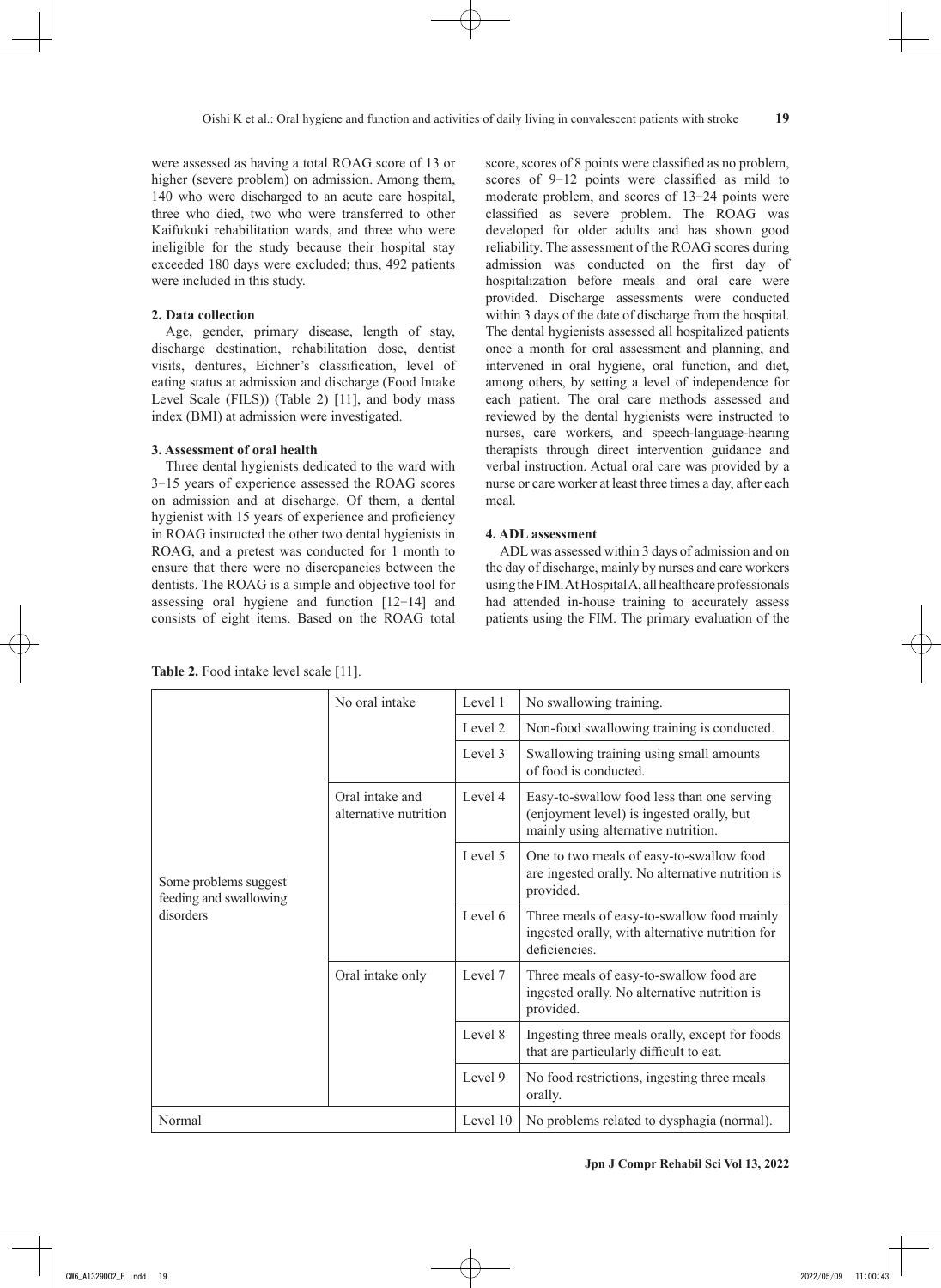FIM was conducted by nurses and care workers, the secondary evaluation was reviewed by all staff during meetings, and the tertiary evaluation was confirmed by the team leader who had received FIM training outside the hospital.

# **5. Statistical analysis**

The subjects were divided into two groups: individuals with ROAG scores of less than 9 points at discharge (the "good ROAG group") and those with ROAG scores of 9 points or more (the "poor ROAG group"). The total FIM score at discharge, FIM gain, and FILS score at discharge between the two groups were compared by univariate analysis. Furthermore, multiple regression analysis was performed using the FIM at discharge and the FILS at discharge as objective variables. Statistical Package for the Social Sciences (version 21; IBM Japan, Ltd., Tokyo, Japan) was used for all statistical analyses. Normally distributed continuous variables were expressed as mean  $\pm$  standard deviation, non-normally distributed continuous and ordinal variables were expressed as median (interquartile range), and nominal variables were expressed as the number of persons (%). Univariate analysis was performed using the unpaired *t*-test, Mann-Whitney *U*-test, and chisquared  $(\chi^2)$  test. The significance level was set at less than 5%. Multiple regression analysis was performed using the total FIM score at discharge and FIM gain as the response variables. The covariates were gender, age, days from onset to hospitalization, hemorrhagic stroke, total FIM score at admission, and dichotomized ROAG group at hospital discharge from a clinical perspective.

# **6. Sample size calculation**

Power and Sample Size Calculation (version 3.0; William D Dupont and Walton D Plummer, Department of Biostatistics, Vanderbilt University School of Medicine, Nashville, TN, USA) was used for sample size calculation. Based on a previous study, the difference in the FIM score at discharge between the good and poor ROAG groups was assumed to be 17, with an alpha error of 0.05 and a power of 80%, and the required sample size for each group was estimated to be 59 patients (118 patients in total).

# **7. Protecting personal information and ethical considerations**

This study was designed according to the Declaration of Helsinki and was conducted with the approval of the Research Ethics Review Committee of Hospital A (approval number: NRH-0003). Clinical research information was posted in the wards, outpatient clinics, and other places where patients and their families could see it, and the research subjects and their families were given the opportunity to refuse.

## **Results**

The basic characteristics of the 492 patients are shown in Table 3. Of them, 227 (56.3%) were male, and the mean age was  $75.5 \pm 11.4$  years. Cerebral infarction was the most common disease among the patients (315 patients, 60.4%), followed by cerebral hemorrhage and subarachnoid hemorrhage.

Of the 492 patients, 126 (25.6%) were in the good ROAG group and 366 (74.4%) were in the poor ROAG group at hospital discharge. The median difference between ROAG scores at admission and those at discharge was −5 (interquartile range, −6 to −4), with a decrease in the entire range.

By ROAG item, the most common problem in the poor ROAG group was dental/denture problems with 250 respondents (50.8%), followed by voice problems with 131 respondents (26.6%). A significant difference in the mean age and primary disease was observed between the two groups; however, gender distribution was not significantly different. No difference in the number of days from onset to hospitalization was observed between the two groups. The number of patients who were certified as needing nursing care before illness was 22 (17.5%) in the good ROAG group and 103 (28.1%) in the poor ROAG group with a significant difference. The swallowing status based on the FILS at admission was mostly oral or normal in both the good and poor ROAG groups. BMI was higher in the good ROAG group, and the number of dentist visits was higher in the poor ROAG group. No significant difference in Eichner's classification was observed between the two groups. Significant differences in FIM motor items, cognitive items, and total FIM at admission were found.

The outcomes of the patients are shown in Table 4. A significant difference in all items of the FIM, particularly motor and cognitive items, at discharge was observed between the two groups ( $p < 0.001$ ). The total FIM score, FIM efficiency, and FIM gain at discharge were significantly higher in the good ROAG group than those in the poor ROAG group  $(p < 0.001)$ . No significant difference in hospitalization duration was observed between the poor and good ROAG groups (median 101 days vs. 114 days; *p* = 0.31). Most patients in both groups returned home, with institutions accounting for nearly 30% of patients in the poor ROAG group.

Multiple regression analysis was performed with the total FIM score and FIM gain at discharge as the objective variables. Unimprovement of oral hygiene and function was associated with FIM gain, independent of gender, age, the total FIM score at admission, hemorrhagic stroke, and days from onset to hospitalization (Table 5). Similarly, unimprovement of oral hygiene and function was independently associated with the total FIM score at discharge (partial regression coefficient = −9.889, 95% confidence interval = −13.499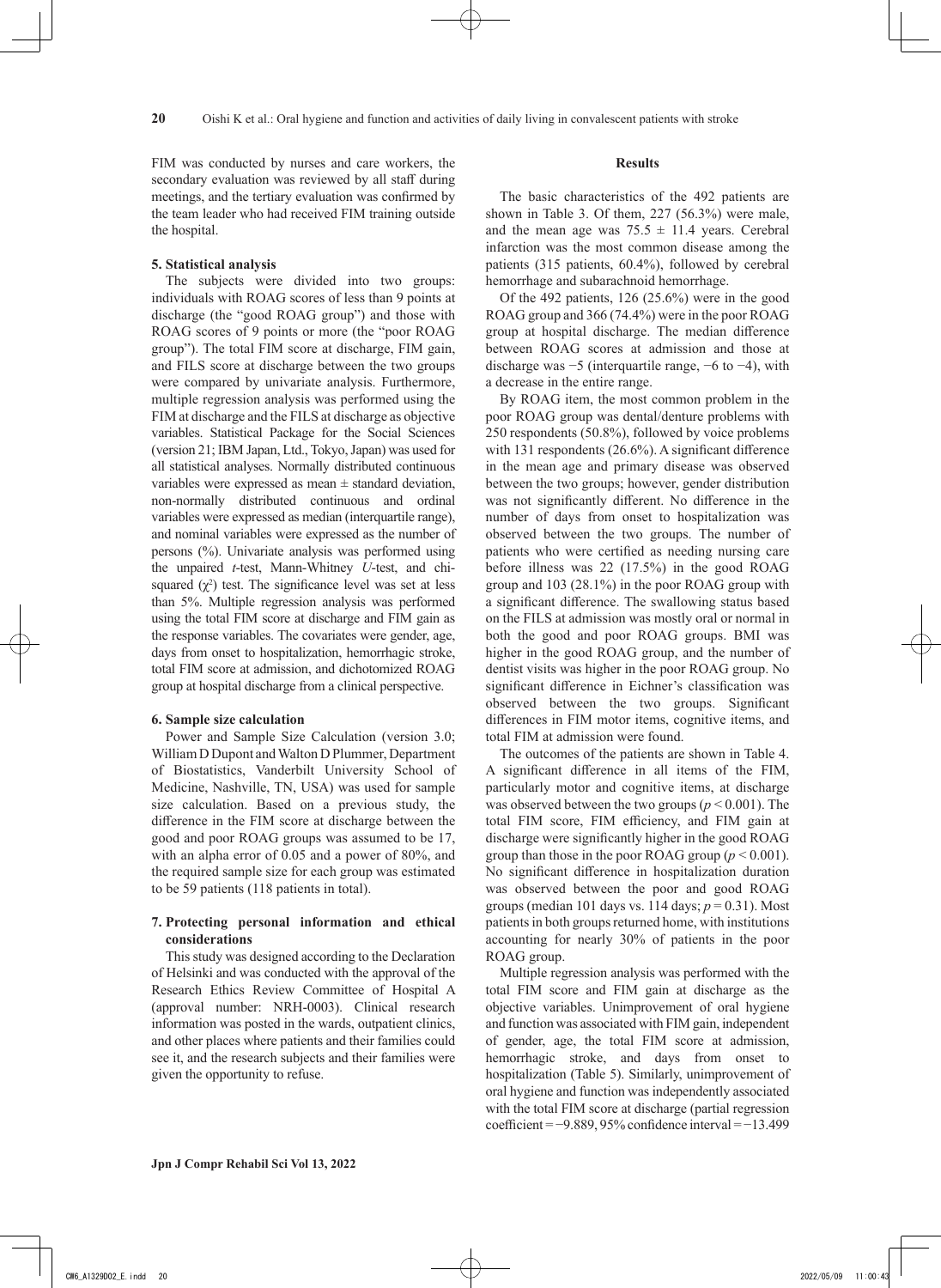**21**

|                                                                     |                   | ROAG score at discharge                         |                                            |            |
|---------------------------------------------------------------------|-------------------|-------------------------------------------------|--------------------------------------------|------------|
| Item                                                                | All<br>$(N=492)$  | Good group<br>$(8 \text{ points})$<br>$(N=126)$ | Poor group<br>$(9-24$ points)<br>$(N=366)$ | $P$ -value |
| Age, mean $\pm$ standard deviation                                  | $75.47 \pm 11.43$ | $72.41 \pm 12.07$                               | $76.53 \pm 11.00$                          | < 0.001    |
| Sex, $N(\%)$                                                        |                   |                                                 |                                            | 0.148      |
| Male                                                                | 227(56.3)         | 64(50.8)                                        | 213 (58.2)                                 |            |
| Female                                                              | 215 (43.7)        | 62(49.2)                                        | 153(41.8)                                  |            |
| Primary disease, $N$ (%)                                            |                   |                                                 |                                            | 0.018      |
| Cerebral infarction                                                 | 315(60.4)         | 75(59.5)                                        | 240 (65.6)                                 |            |
| Cerebral hemorrhage                                                 | 153(31.1)         | 39(31.0)                                        | 114(31.1)                                  |            |
| Subarachnoid hemorrhage                                             | 24(4.9)           | 12(9.5)                                         | 12(3.3)                                    |            |
| Days from onset to hospitalization,<br>median (interquartile range) | 24 [18-33]        | 24 [18-35]                                      | 24 [18-32]                                 | 0.47       |
| Certification of long-term care<br>insurance before onset, $N$ (%)  |                   |                                                 |                                            | 0.021      |
| Yes                                                                 | 125(25.4)         | 22(17.5)                                        | 103(28.1)                                  |            |
| N <sub>o</sub>                                                      | 367 (74.6)        | 104(82.5)                                       | 263 (71.9)                                 |            |
| FIM, median (interquartile range)                                   |                   |                                                 |                                            |            |
| Motor items                                                         | 33 $[17-56]$      | 49 [25-63]                                      | $30$ [15-53]                               | < 0.001    |
| Cognitive items                                                     | $19$ [13-25]      | 24 [18-29]                                      | $17$ [11-23]                               | < 0.001    |
| Total                                                               | 53 $[31-81]$      | 73 [47-90]                                      | 48 [28-76]                                 | < 0.001    |
| ROAG at admission, median<br>(interquartile range)                  | $14$ [13-16]      | $13 [13 - 14]$                                  | $15$ [14-16]                               | < 0.001    |
| FILS, median (interquartile range)                                  | $8 [7 - 9]$       | $9 [8 - 10]$                                    | $8 [7 - 9]$                                | < 0.001    |
| BMI, mean $\pm$ standard deviation                                  | $21.7 \pm 3.4$    | $22.5 \pm 3.7$                                  | $21.5 \pm 3.3$                             | 0.004      |
| Dentist visits, $N(\%)$                                             |                   |                                                 |                                            | 0.009      |
| Yes                                                                 | 176 (35.8)        | 33(26.2)                                        | 143 (39.1)                                 |            |
| N <sub>o</sub>                                                      | 316 (64.2)        | 93 (73.8)                                       | 223 (60.9)                                 |            |
| Eichner classification <sup>†</sup> , $N$ (%)                       |                   |                                                 |                                            | 0.260      |
| Group A                                                             | 118(24.0)         | 37(29.4)                                        | 81(22.1)                                   |            |
| Group B                                                             | 186 (37.8)        | 44 (34.9)                                       | 142 (38.8)                                 |            |
| Group C                                                             | 188 (38.2)        | 45 (35.7)                                       | 143 (39.1)                                 |            |

**Table 3.** Basic characteristics of the subject on admission.

FILS, Food Intake Level Scale; FIM, Functional Independence Measure; ROAG, Revised Oral Assessment Guide; BMI, Body mass index.

† Group A, intermaxillary contact in four occlusal supporting zones in the premolar and molar regions; Group B, intermaxillary contact not in all occlusal supporting zones; Group C, no intermaxillary contact.

to −6.279). Moreover, according to multiple regression analysis with the FILS score at discharge as the objective variable, unimprovement of oral hygiene and function was associated with FILS. (Table 6).

#### **Discussion**

The results of this study examining the relationship between impaired oral hygiene and function and ADLs in recovering patients with stroke showed the following two points. First, improvement in oral hygiene and function was associated with FIM gain. Second, the group with good oral hygiene and function had higher FILS scores at hospital discharge.

Improvement in oral hygiene and function was

significantly associated with FIM gain. In a study conducted at a recovery ward, oral dysfunction was an independent explanatory factor for the FIM score at discharge [15] and poor oral hygiene was associated with the FIM score at admission [16], and the results of this study were consistent with those findings. Although the mechanism of the association between improvement in oral hygiene and function and ADLs is unclear, it is possible that the improvement in ADLs is caused by the prevention of the occurrence and development of malnutrition because impaired oral hygiene and function are risk factors for malnutrition, and malnourishment may inhibit the improvement of ADLs [17-19]. Although poor oral hygiene is one of the risk factors for pneumonia, it has been reported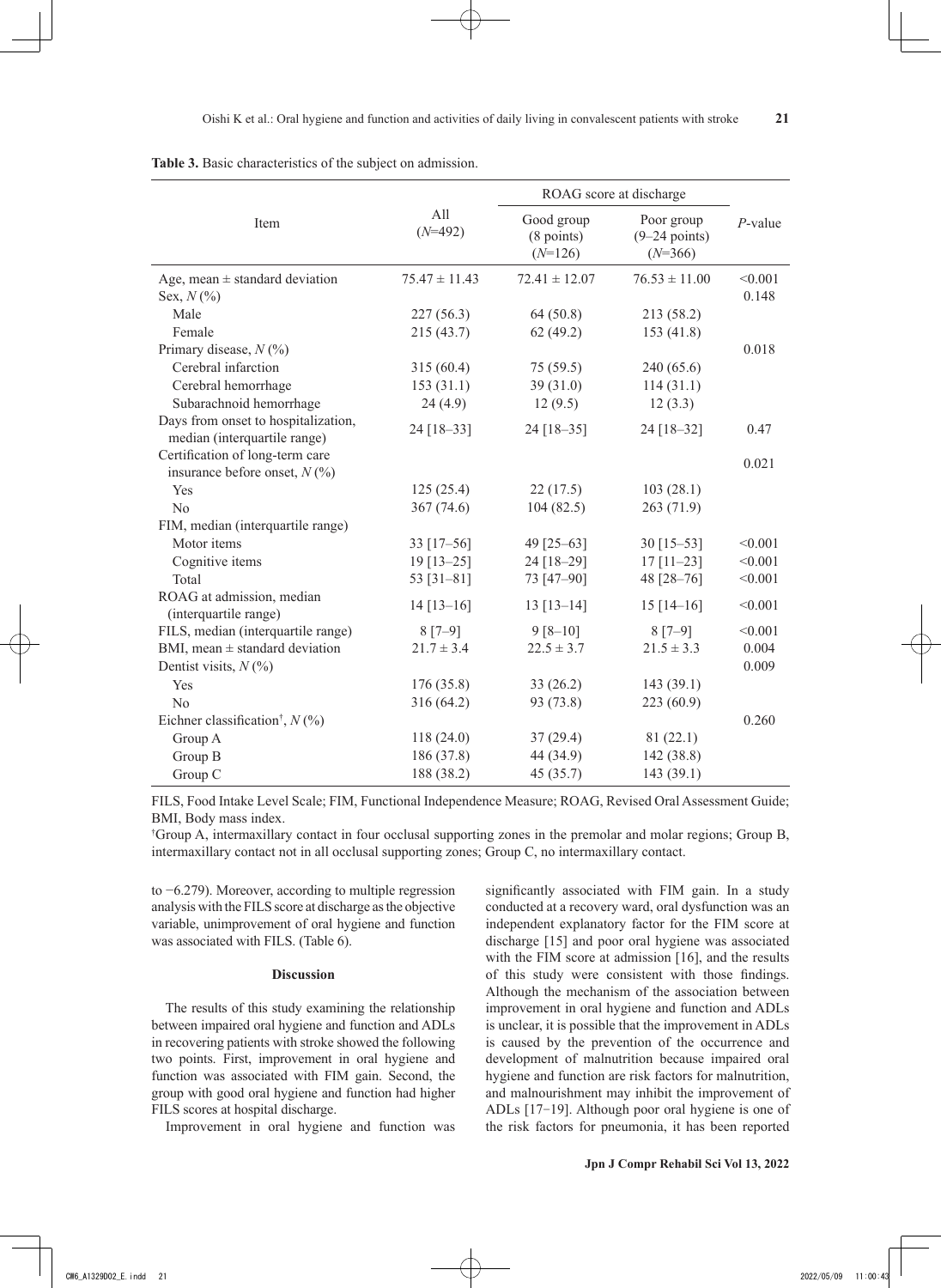|                                                    |                          | ROAG score at discharge                         |                                            |            |
|----------------------------------------------------|--------------------------|-------------------------------------------------|--------------------------------------------|------------|
| Item                                               | All of them<br>$(N=492)$ | Good group<br>$(8 \text{ points})$<br>$(N=126)$ | Poor group<br>$(9-24$ points)<br>$(N=366)$ | $P$ -value |
| ROAG, median (interquartile range)                 |                          | $1 [0-2]$                                       | $1 [0-2]$                                  | 0.019      |
| Length of stay                                     | $109$ [77-154]           | $101$ [71-151]                                  | $114$ [79-155]                             | 0.31       |
| Rehabilitation dose                                | 963 [665-1,350]          | 886 [605-1,339]                                 | $1,013$ [687-1,352]                        | 0.27       |
| FIM, median (interquartile range)                  |                          |                                                 |                                            |            |
| Motor items                                        | 69 $[41-85]$             | 83 [65-89]                                      | 61 $[34 - 81]$                             | < 0.001    |
| Cognitive items                                    | $25$ [18-31]             | $30$ [26-34]                                    | $23$ [16-29]                               | < 0.001    |
| Total                                              | $95 [60 - 114]$          | $112 [94 - 121]$                                | 82 [53-109]                                | < 0.001    |
| FIM efficiency                                     | $0.27$ [0.14-0.40]       | $0.32$ [0.24-0.44]                              | $0.24$ [0.13-0.39]                         | < 0.001    |
| FIM gain                                           | $27$ [15-40]             | 32 [22-45]                                      | 24 [13-38]                                 | < 0.001    |
| Discharge destination                              |                          |                                                 |                                            | < 0.001    |
| Home                                               | 337(68.5)                | 106(84.1)                                       | 231(63.1)                                  |            |
| Long-term care facility                            | 135(27.4)                | 18(14.3)                                        | 117(32.0)                                  |            |
| Geriatric health service facility                  | 6(1.2)                   | 1(0.8)                                          | 5(1.4)                                     |            |
| Long-term care hospital                            | 13(2.6)                  | 1(0.8)                                          | 12(3.3)                                    |            |
| Others                                             | 1(0.2)                   | 0(0)                                            | 1(0.3)                                     |            |
| FILS, median (interquartile range)                 | $9 [8 - 10]$             | $10 [9 - 10]$                                   | $9 [8 - 10]$                               | < 0.001    |
| ROAG at discharge, median<br>(interquartile range) | $9 [8 - 11]$             | $8 [8 - 8]$                                     | $10 [9 - 11]$                              | < 0.001    |

**Table 4.** Comparison of outcomes between good and poor ROAG score groups at hospital discharge.

FILS, Food Intake Level Scale; FIM, Functional Independence Measure; ROAG, Revised Oral Assessment Guide.

|                                              | Partial regression<br>coefficient | 95% confidence interval |             |            |
|----------------------------------------------|-----------------------------------|-------------------------|-------------|------------|
| Explanatory variables                        |                                   | Lower limit             | Upper limit | $P$ -value |
| Constant                                     | 88.957                            | 52.333                  | 104.653     | < 0.001    |
| Gender (Female)                              | $-5.880$                          | $-9.072$                | $-2.689$    | < 0.001    |
| Age                                          | $-0.423$                          | $-0.573$                | $-0.274$    | < 0.001    |
| Oral hygiene and functional<br>unimprovement | $-9.889$                          | $-13.499$               | $-6.279$    | < 0.001    |
| Total FIM score at admission                 | $-0.153$                          | $-0.211$                | $-0.095$    | < 0.001    |
| Hemorrhagic stroke                           | 1.807                             | $-1.553$                | 5.167       | 0.291      |
| Days from onset to<br>hospitalization        | $-0.222$                          | $-0.340$                | $-0.103$    | < 0.001    |

**Table 5.** Multiple regression analysis with FIM gain at hospital discharge as the objective variable.

FIM, Functional Independence Measure.

that functional impairment and cognitive decline occurred after the onset of pneumonia and that the onset of pneumonia was reduced when oral hygiene and function were improved by oral care [20]. Preventing the development of pneumonia is assumed to decrease the risk of aggravation of clinical condition, increase the frequency of mobilization, and increase the intensity of the rehabilitation program, which in turn increase the likelihood of completing the rehabilitation program. In contrast, it has been highlighted that impaired oral hygiene and function may be related to malnutrition and sarcopenia [21]; however, the relationship remains

**Jpn J Compr Rehabil Sci Vol 13, 2022**

unclear [22], and the mechanisms that contribute to improving ADLs require further verification.

The group with good oral hygiene and function had higher FILS scores at discharge. Moreover, it was suggested that the group with good oral hygiene and function was associated with higher FILS scores at discharge because it was the group with the highest degree of improvement in oral hygiene and function.

Although there have been only a few studies on the relationship between oral hygiene and function and ADLs, it has been reported that patients discharged home from a rehabilitation ward in the recovery phase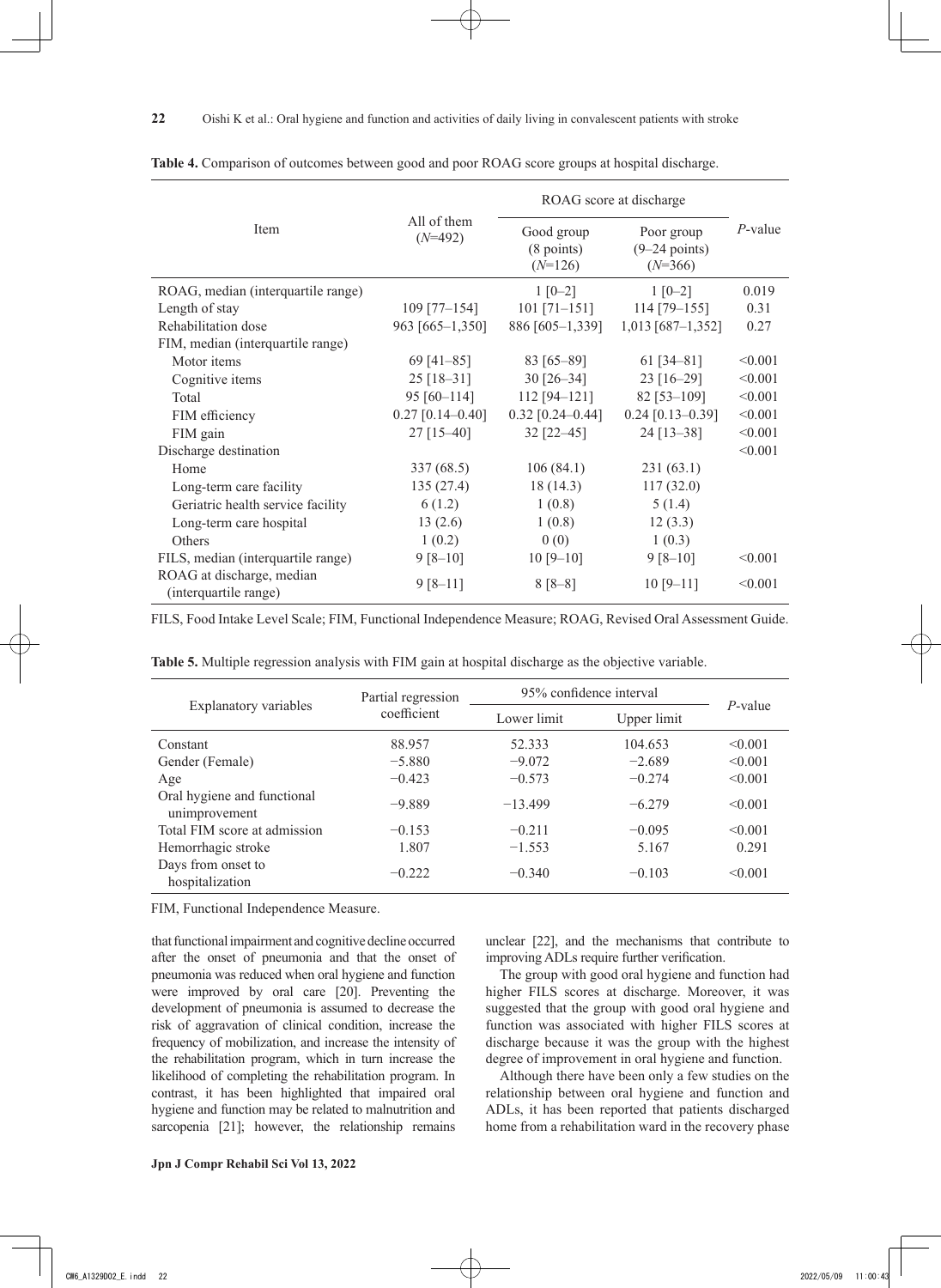|                                              | Partial regression<br>coefficient | 95% confidence interval |             |            |
|----------------------------------------------|-----------------------------------|-------------------------|-------------|------------|
| Explanatory variables                        |                                   | Lower limit             | Upper limit | $P$ -value |
| Constant                                     | 8.525                             | 7.502                   | 9.548       | < 0.001    |
| Gender (Female)                              | $-0.241$                          | $-0.448$                | $-0.033$    | 0.023      |
| Age                                          | $-0.020$                          | $-0.030$                | $-0.010$    | < 0.001    |
| Oral hygiene and functional<br>unimprovement | $-0.294$                          | $-0.529$                | $-0.059$    | 0.014      |
| Total FIM score at admission                 | 0.005                             | 0.000                   | 0.010       | 0.046      |
| Hemorrhagic stroke                           | 0.098                             | $-0.120$                | 0.317       | 0.378      |
| Days from onset to<br>hospitalization        | $-0.001$                          | $-0.009$                | 0.007       | 0.810      |

**Table 6.** Multiple regression analysis with FILS at discharge as the objective variable.

FIM, Functional Independence Measure.

have a higher degree of independence in oral cleaning, that tongue movement ability is involved in the acquisition of oral intake at discharge in patients with acute stroke, and that the intervention of a dental hygienist increases the likelihood of discharge [23–25]. Furthermore, our previous study showed that tube-fed patients with poor oral hygiene on admission had poor reacquisition of oral intake [26]. It has also been reported that altered oral sensation and nonfunctional oral health are associated with dysphagia [27]. These findings suggest that oral hygiene and sensation can be improved by interventions of dental hygienists, which may also improve the swallowing ability.

In Kaifukuki rehabilitation wards, improvement in oral hygiene and function may be achieved using a multidisciplinary oral approach, including dental hygienists, nurses, and care workers. The role of a dental hygienist in a Kaifukuki rehabilitation ward is to coordinate with the dentist, evaluate oral hygiene, create programs for oral hygiene procedures, and provide guidance to patients and their families regarding oral care materials, such as toothbrushes [28]. It has been reported that the interventions of dental hygienists in Japanese rehabilitation wards are associated with an increase in FIM scores at discharge and the proportion of patients returning home and a reduction in hospital stay and mortality [10, 24]. This suggests that the role of dentists and dental hygienists in Kaifukuki rehabilitation wards is substantial. Moreover, oral care by nursing staff and others in intensive care units is effective in preventing pneumonia [29]. In the "10 articles on nursing and care" by the Kaifukuki Rehabilitation Ward Association, it is recommended that oral care should be provided after each meal, and it is desirable that oral hygiene and function should be assessed and intervention started from the early stages of hospitalization by a multidisciplinary team of dental professionals, nurses, and care workers. Such interventions are be expected to improve the degree of independence in ADLs related to food intake and oral cleaning, which in turn may improve physical and cognitive functions. However, whether oral

healthcare contributes to the improvement in ADLs in Kaifukuki rehabilitation wards remains unclear; verification is needed in the future.

This study has several limitations. First, this is a cross-sectional study examining the relationship between improvements in oral hygiene and function and various outcomes, and we could not assess whether improvements in oral function and hygiene will improve outcomes. Decreased Barthel Index and Mini-Mental State Examination and dependence on self-care have also been reported to be associated with impaired oral hygiene and function [30‒33], and the possibility of reverse causation was considered, in which swallowing function and saliva volume increase in patients who can perform oral care independently, and oral hygiene and function are preserved [34]. Second, whether the results can be extrapolated to all patients with stroke admitted to Kaifukuki rehabilitation wards is unclear because patients transferred to acute care hospitals or those who died were excluded.

In conclusion, improvement in oral hygiene and function in convalescent patients with stroke was associated with FIM gain. Furthermore, the ability to swallow was found to be associated with the outcomes. We believe that these results support the necessity of improving oral hygiene and function when the goal is to improve rehabilitation outcomes, such as ADLs. Further higher-quality large-scale multicenter and interventional studies are needed.

## **Acknowledgments**

We would like to thank the staff of Nagasaki Rehabilitation Hospital for their cooperation in data collection.

# **References**

 1. Morishita S, Watanabe Y, Ohara Y, Edahiro A, Sato E, Suga T, et al. Factors associated with older adults' need for oral hygiene management by dental professionals. Geriatr Gerontol Int 2016; 16: 956‐62.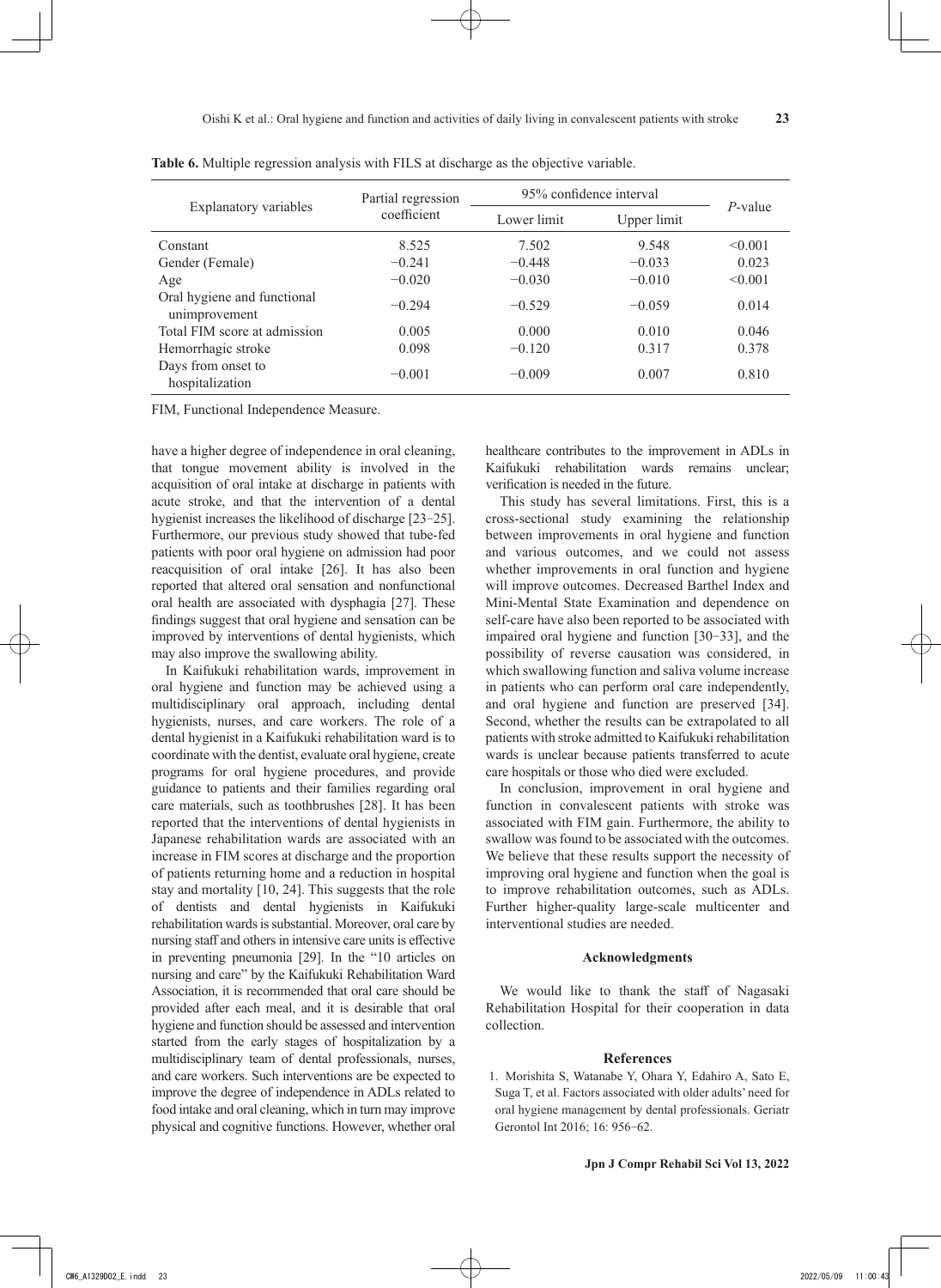- 2. Chang CC, Lee WT, Hsiao JR. Oral hygiene and the overall survival of head and neck cancer patients. Cancer Med 2019; 8: 1854‐64.
- 3. Quagliarello V, Ginter S, Han L, Van Ness P, Allore H, Tinetti M. Modifiable risk factors for nursing homeacquired pneumonia. Clin Infect Dis 2005; 40: 1‐6.
- 4. Lyons M, Smith C, Boaden E, Brady M, Brocklehurst P, Dickinson H, et al. Oral care after stroke: Where are we now ? Eur Stroke J 2018; 3: 347-54.
- 5. Japan Dental Association. The current evidence of dental care and oral health for achieving healthy longevity in an aging society 2015. Available from: https://www.jda.or.jp/ pdf/ebm2015Ja.pdf (cited 2020 September 19).
- 6. Aida J, Kondo K, Hirai H, Nakade M, Yamamoto T, et al. Association between dental status and incident disability in an older Japanese population. J Am Geriatr Soc 2012; 60: 338‐43.
- 7. Yoneyama T, Yoshida M, Matsui T, Sasaki H. Oral care and pneumonia. Oral Care Working Group. Lancet 1999; 354 (9177): 515.
- 8. Wagner C, Marchina S, Deveau JA, Frayne C, Sulmonte K, Kumar S. Risk of stroke-associated pneumonia and oral hygiene. Cerebrovasc Dis 2016; 41(1‐2): 35‐9.
- 9. Yoshimura Y, Shiraishi A. Oral management of dental hygienists improves patient outcomes in convalescent rehabilitation. Ann Jpn Prosthodont Soc 2020; 12: 42‐9.
- 10. Suzuki R, Nagano A, Wakabayashi H, Maeda K, Nishioka S, Takahashi M, et al. Assignment of dental hygienists improves outcomes in Japanese Rehabilitation Wards: A retrospective cohort study. J Nutr Health Aging 2020; 24: 28‐36.
- 11. Kunieda K, Ohno T, Fujishima I, Hojo K, Morita T. Reliability and validity of a tool to measure the severity of dysphagia: the Food Intake LEVEL Scale. J Pain Symptom Manage 2013; 46: 201‐6.
- 12. Noguchi S, Yatera K, Kato T, Chojin Y, Furuta N, Akata K, et al. Using oral health assessment to predict aspiration pneumonia in older adults. Gerodontology 2018; 35:  $110-6.$
- 13. Andersson P, Hallberg IR, Lorefält B, Unosson M, Renvert S. Oral health problems in elderly rehabilitation patients. Int J Dent Hyg 2004; 2: 70‐7.
- 14. Andersson P, Hallberg IR, Renvert S. Inter-rater reliability of an oral assessment guide for elderly patients residing in a rehabilitation ward. Spec Care Dentist 2002; 22: 181‐6.
- 15. Shiraishi A, Yoshimura Y, Wakabayashi H, Tsuji Y. Poor oral status is associated with rehabilitation outcome in older people. Geriatr Gerontol Int 2017; 17: 598‐604.
- 16. Ninomiya S, Hiratsuka M. Relationship between ADL and oral health condition and nutritional status in postacute-stage stroke patients. J Jpn Soc Disability Oral Health 2019; 40: 461‐9.
- 17. Kossioni AE. The association of poor oral health parameters with malnutrition in older adults: A review considering the potential implications for cognitive impairment. Nutrients 2018; 10 (11).
- 18. Nishioka S, Takayama M, Watanabe M, Urushihara M,

Kiriya Y, Hijioka S. Prevalence of malnutrition in convalescent rehabilitation wards in Japan and correlation of malnutrition with ADL and discharge outcome in elderly stroke patients. J Jpn Soc Parenteral Enteral Nutr 2015; 30: 1145‐51.

- 19. Matsushita T, Nishioka S, Taguchi S, Yamanouchi A. Sarcopenia as a predictor of activities of daily living capability in stroke patients undergoing rehabilitation. Geriatr Gerontol Int 2019; 19: 1124‐8.
- 20. Davydow DS, Hough CL, Levine DA, Langa KM, Iwashyna TJ. Functional disability, cognitive impairment, and depression after hospitalization for pneumonia. Am J Med 2013; 126: 615–24.e5.
- 21. Shiraishi A, Yoshimura Y, Jeong S, Tsuji Y, Shimazu S, Wakabayashi H. Poor oral status is associated with sarcopenia and undernutrition in elderly patients. J Jpn Soc Parenteral Enteral Nutr 2016; 31: 711‐7.
- 22. O'Keeffe M, Kelly M, O'Herlihy E, O'Toole PW, Kearney PM, Timmons S, et al. Potentially modifiable determinants of malnutrition in older adults: A systematic review. Clin Nutr 2019; 38: 2477‐98.
- 23. Shiraishi A, Yoshimura Y, Wakabayashi H, Tsuji Y, Yamaga M, Koga H. Hospital dental hygienist intervention improves activities of daily living, home discharge and mortality in post-acute rehabilitation. Geriatr Gerontol Int 2019; 19: 189‐96.
- 24. Ohmori M, Emori Y, Hidaka K. Determinants of discharge destinations of cerebrovascular disease patients in a convalescent rehabilitation ward: Analysis using ADL assessment scale. J Gen Fam Med 2010; 33: 246‐55.
- 25. Katayama M, Sakai K, Sanjo Y, Nakamura C, Tomita K, Inoue S, et al. Usefulness of oral care and dysphagia rehabilitation in acute stroke patients. Jpn J Cerebral Blood Flow Metabolism 2016; 27: 243‐7.
- 26. Nishioka S, Yamasaki K, Ogawa K, Oishi K, Yano Y, Okazaki Y, et al. Impact of nutritional status, muscle mass and oral status on recovery of full oral intake among stroke patients receiving enteral nutrition: A retrospective cohort study. Nutr Diet 2020; 77: 456‐66.
- 27. Rech RS, Baumgarten A, Colvara BC, Brochier CW, de Goulart B, Hugo FN, et al. Association between oropharyngeal dysphagia, oral functionality, and oral sensorimotor alteration. Oral Dis 2018; 24: 664-72.
- 28. Ministry of Health, Labour and Welfare. Basic approach to promote team medicine and Practical Case Studies. Available from : https://www.mhlw.go.jp/stf/shingi/2r9852000001ehf7 att/2r9852000001ehgo.pdf (cited 2020 September 19).
- 29. Hua F, Xie H, Worthington HV, Furness S, Zhang Q, Li C. Oral hygiene care for critically ill patients to prevent ventilator-associated pneumonia. Cochrane Database Syst Rev 2016;10 (10): CD008367.
- 30. Koistinen S, Olai L, Ståhlnacke K, Fält A, Ehrenberg A. Oral health and oral care in short-term care: prevalence, related factors and coherence between older peoples' and professionals' assessments. Scand J Caring Sci 2019; 33: 712‐22.
- 31. Araki K, Sugita Y, Mizukami K. Efficacy of oral hygiene management using behavior analytic feedback and mouth